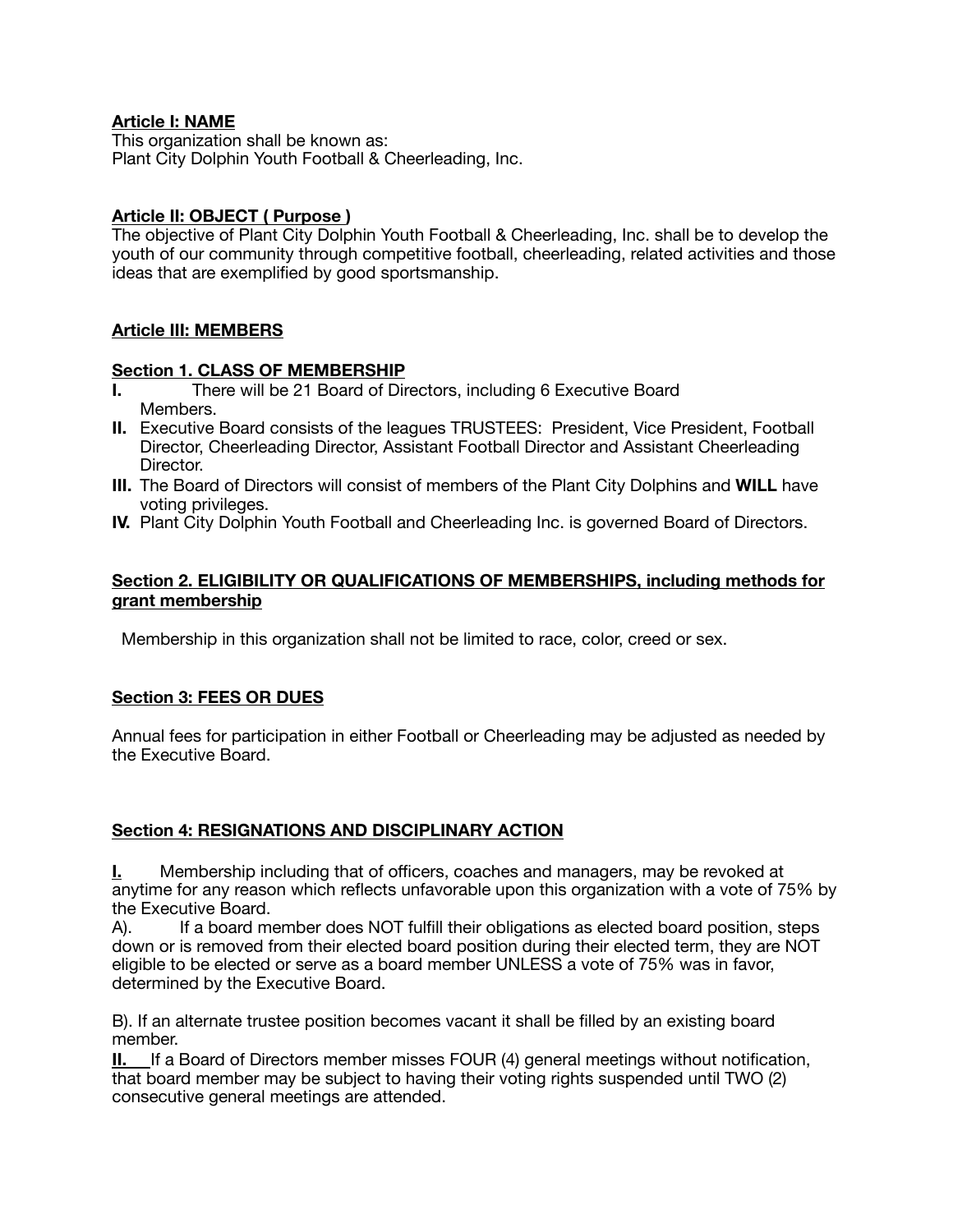# **Article IV: OFFICERS Section I**

 Plant City Dolphin Football and Cheerleading Inc. shall be governed by the Board of Directors. **This board shall consist of::**

 President Vice President **Secretary Treasurer**  Field Director Football Director Assistant Football Director Cheerleading Director Assistant Cheerleading Director Football Equipment Director Assistant Football Equipment Director Cheerleading Equipment Director Assistant Cheerleading Equipment Director Corporate Fundraising Director Concession Director Publicity Director Fundraising Director Event Coordinator Working Board Representative **Webmaster**  League Announcer If a position can not be filled, the Board of Directors can vote to fill the position with a non-valid board member.

# **Section 2.**

# **PRESIDENT**

The President shall preside over all meetings and shall see that they are conducted in accordance with the principals of the **parliamentary procedures** and requirements of the **BY-LAWS** of the Plant City Dolphin Youth Football and Cheerleading Organization. The President is responsible for participation registration.

The President shall be responsible for securing and maintaining funds in the Dolphin's safe. The President is a league TRUSTEE and non-voting member of the Executive Board. President **CANNOT** be a Head Coach.

# **VICE PRESIDENT**

In the absence of the President, the Vice President shall assume all duties of the President. The Vice President shall be in charge of obtaining corporate, federal, county and city support. The Vice President shall also take care of all gate receipts and paying the game day officials from the gate receipts.

The Vice President shall also check the P.O.BOX and be responsible for making sure all mail is distributed correctly.

Vice President is a league TRUSTEE and voting member of the Executive Board.

The Vice President will be responsible for securing and maintaining funds in the Dolphin's safe.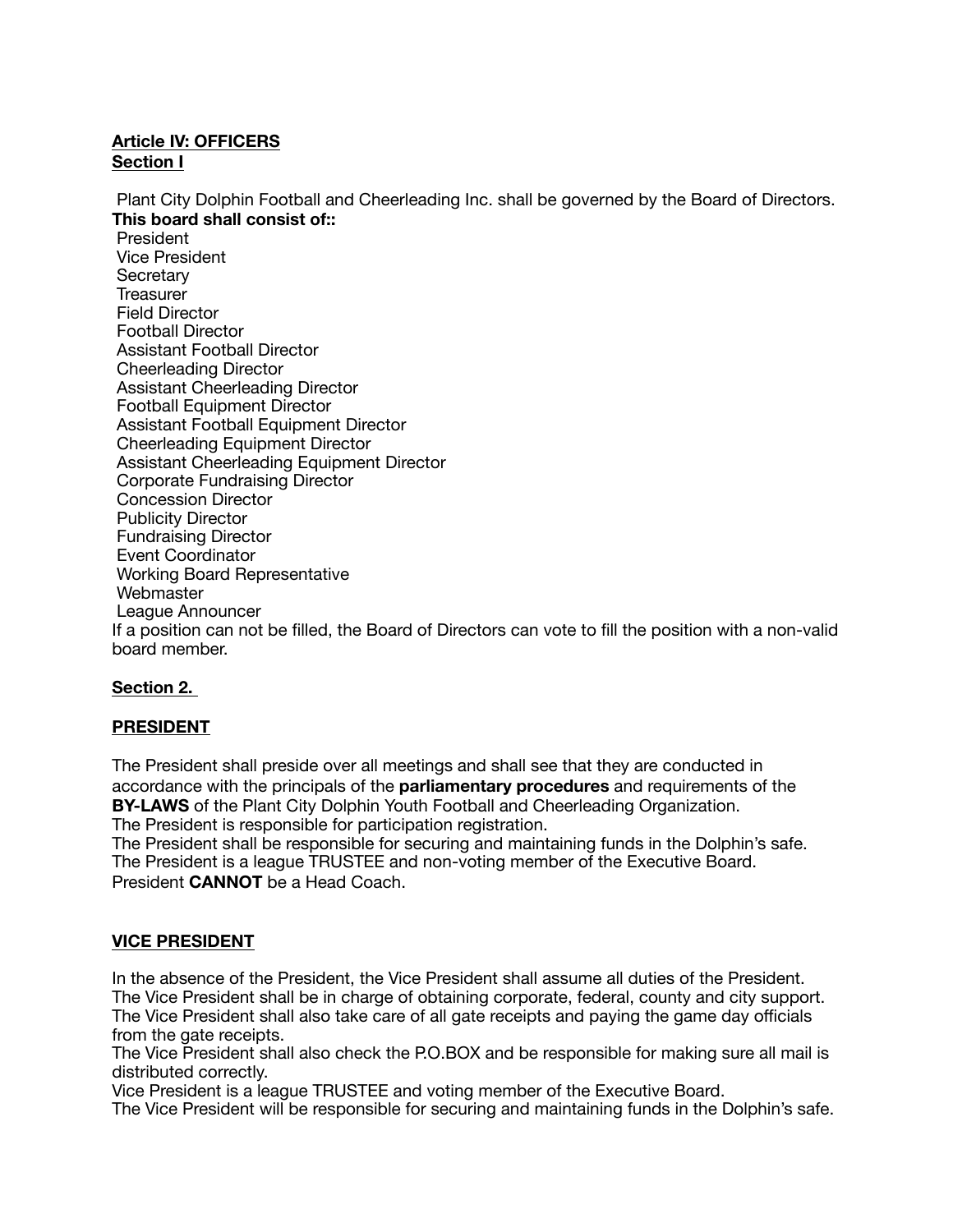Vice President **CANNOT** be Head Coach.

#### **SECRETARY**

The Secretary shall keep a record of the minutes and attendance of each general meeting of the organization.

The Secretary shall be the custodial of all its records, reports and other documents.

The Secretary shall be responsible for correspondence.

Secretary **CAN** be a Head Coach.

# **TREASURER**

It is the duty of the Treasurer to receive and keep all records belonging to this organization and to pay all expenditures and invoices approves by the Board of Directors.

The Treasurer shall deposit all monies in excess of \$500.00 by the next business day.

The Treasurer shall submit a financial statement to the Board of Directors each month at the general meeting.

Said report shall be a detail of all receipts and expenditures.

The Treasurer shall submit an annual financial report during the February general meeting with the Board of Directors.

The bank account shall require TWO SIGNATURES, the President, Vice President of the Treasurer on each check.

The Treasurer shall maintain the SALES TAX.

Treasurer **CANNOT be** Head Coach.

#### **FIELD DIRECTOR**

The Field Director will act as SERGEANT OF ARMS at all Board of Director meetings. The Field Director is also in charge of the field and field preparation. DUTIES INCLUDE::

+Installing and removal of restraints of fences

+Coordination with City Officials for field maintenance, field stripes/paint, installing and removal of goal posts

+Directing Field clean up

Field Director **CAN** be Head Coach.

#### **FOOTBALL DIFRECTOR**

The Football Director shall oversee the selection process of all football coaches for each team. The Football Director shall be responsible for bringing all football related issues to the Executive Board.

The Football Director will be responsible for all football activities and all football players registration forms.

The Football Director will be the leagues Football TRUSTEE and voting member of Executive Board.

The Football Director is a **TWO** (2) year position, voting occurs in December of **ODD** years. Football Director **CAN** be Head Coach.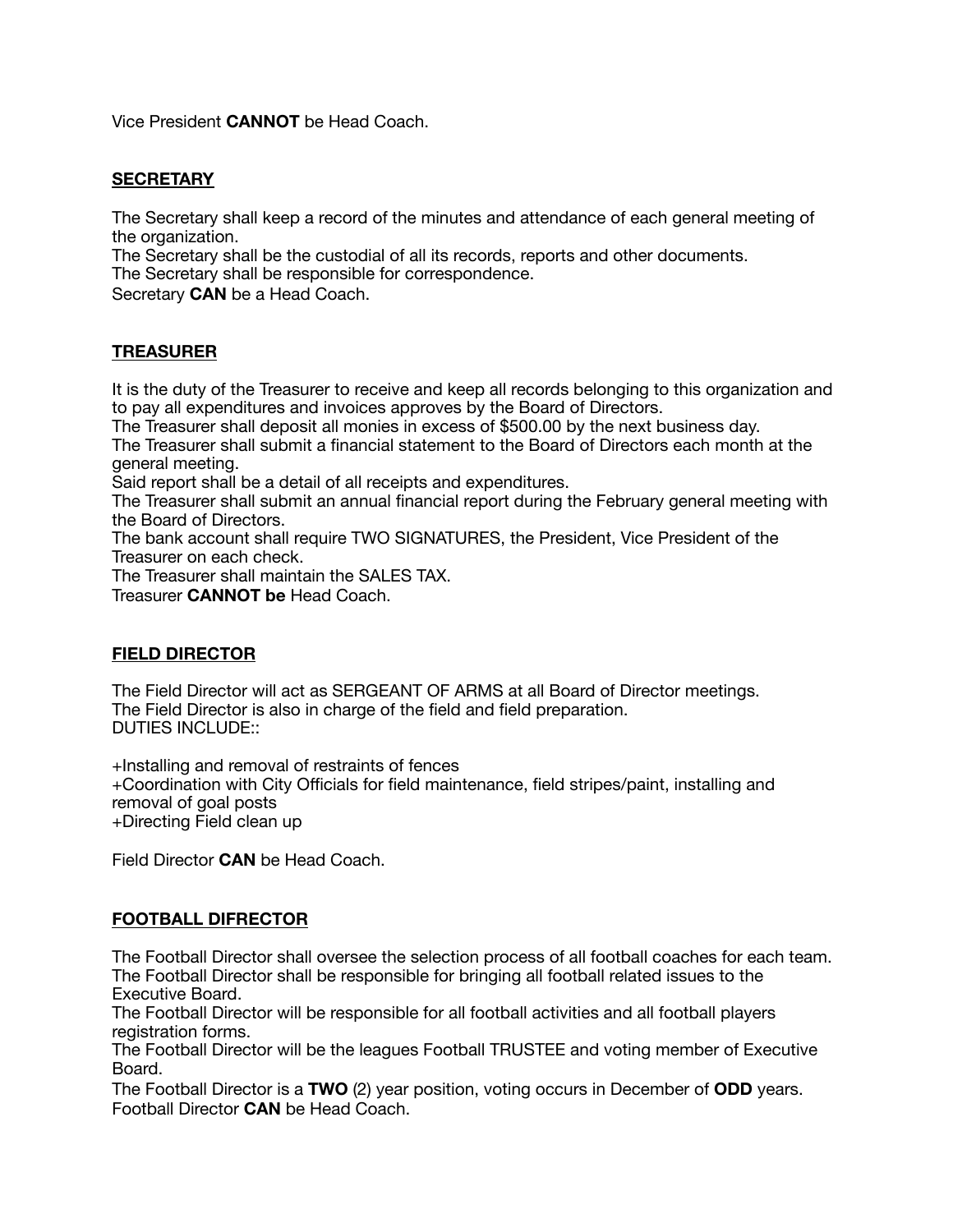# **CHEERLEADING DIRECTOR**

The Cheerleading Director shall oversee the selection process of all cheerleading coaches for each team.

The Cheerleading Director shall be responsible for bringing all cheer related issued to the Executive Board.

The Cheerleading Director will be responsible for all Cheerleading activities and all cheerleader registration forms.

The Cheerleading Director will be the leagues Cheerleading TRUSTEE and voting member of the Executive board.

The Cheerleading Director is a **TWO** (2) year position, voting occurs in the December meeting of **EVEN** years.

Cheerleading Director **CAN** be Head Coach.

# **ASSISTANT FOOTBALL DIRECTOR**

The Assistant Football Director will assist the Football Director as necessary.

The Assistant Football Director is to assist the Field Director as needed.

In the event that the Football Director resigns, the Assistant Football Director will assume the position of the Football Director.

The Assistant Football Director is a TRUSTEE and a voting member of the Executive Board. The Assistant Football Director is **a TWO** (2) year position, voting occurs in the December meeting of the **EVEN** years.

Assistant Football Director **CAN** be Head Coach.

# **ASSISTANT CHEERLEADING DIRECTOR**

The Assistant Cheerleading Director will assist the Cheerleading Director as necessary. In the event that the Cheerleading Director resigns, the Assistant Cheer Director will assume the position of Cheerleading Director.

The Assistant Cheerleading Director is a TRUSTEE and voting member of the Executive Board. The Assistant Cheerleading Director is a **TWO** (2) year position, voting occurs in the December meeting of **ODD** years.

The Assistant Cheer Director **CAN** be Head Coach.

# **FOOTBALL EQUIPMENT DIRECTOR**

The Football Equipment Director is responsible for the purchasing of inventory, managing inventory and proper storage of all equipment and uniforms.

The Football Equipment Director is responsible for issuing all football equipment and should coordinate the return of said equipment.

An inventory of all equipment should be maintained and reported twice a year. Football Director **CAN** be Head Coach.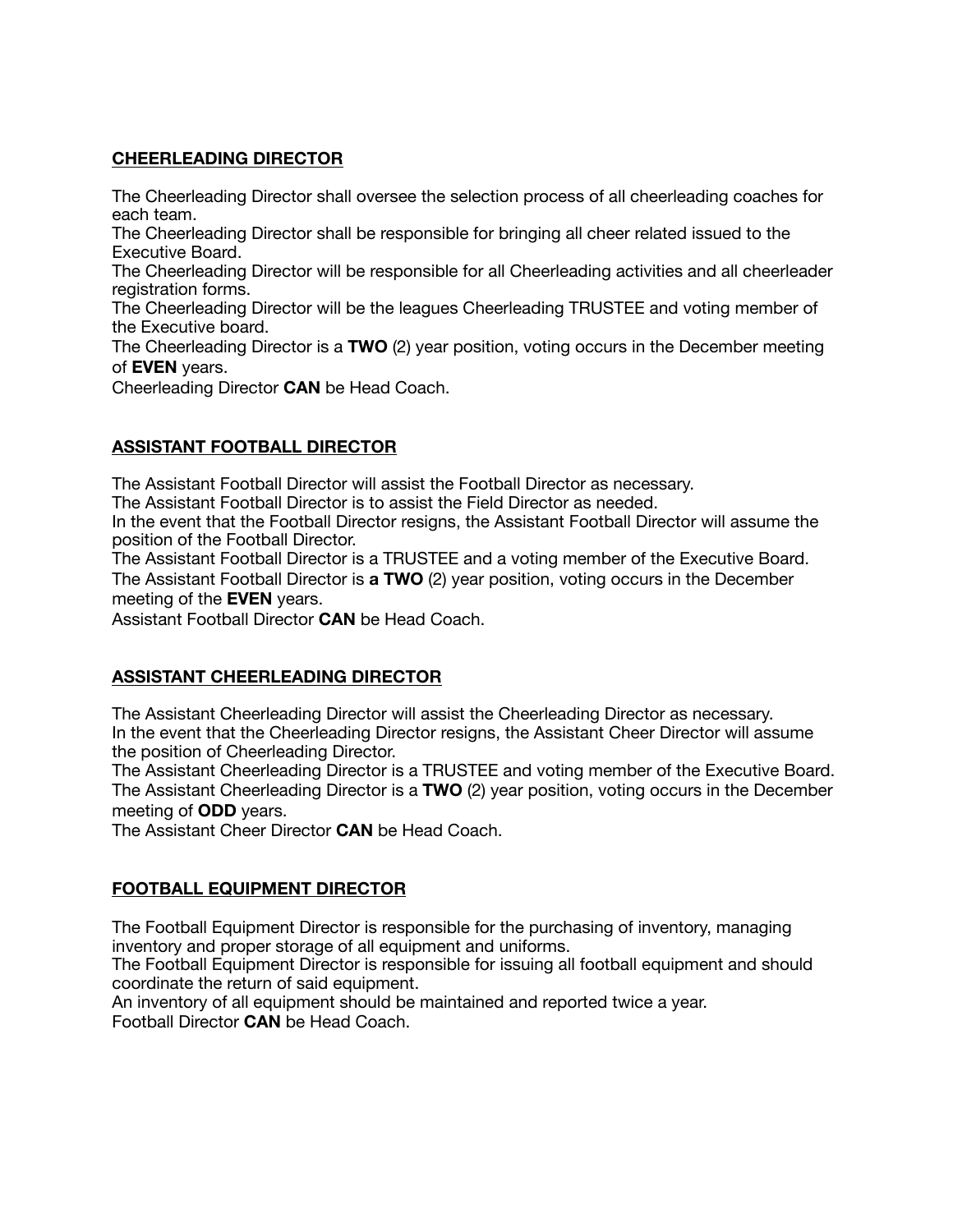# **CHEERLEADING EQUIPMENT DIRECTOR**

The Cheerleading Equipment Director is responsible for the purchasing of inventory, managing inventory and proper storage of all equipment and uniforms.

The Cheerleading Equipment Director is responsible for issuing all cheerleading equipment and should coordinate the return of said equipment.

An inventory of all equipment should be maintained and reported twice a year.

Cheerleading Equipment Director **CAN** be Head Coach.

# **ASSISTANT FOOTBALL EQUIPMENT DIRECTOR**

The Assistant Football Equipment Director is to assist the Football Equipment Director as necessary.

Assistant Football Equipment Director is to assist the Field Director as needed. In the event that the Football Equipment Director resigns, the Assistant Football Equipment

Director will assume the position of Football Equipment Director.

# **ASSISTANT CHEERLEADING EQUIPMENT DIRECTOR**

The Assistant Cheerleading Equipment Director is to assist the Cheerleading Equipment Director as necessary.

In the event that the Cheerleading Equipment Director resigns, the Assistant Cheerleading Equipment Director will assume the position of Cheerleading Equipment Director.

# **CORPORATE FUNDRAISING DIRECTOR**

The Corporate Fundraising Director is responsible for conducting fundraising activities with respect to corporate and business interest. Corporate Fundraising Director **CAN** be Head Coach.

# **CONCESSION DIRECTOR**

The Concession Director shall be responsible for ordering and purchasing all food and supplies for the concession stand.

The Concession Director is responsible for keeping up to date records of expenditures, receipts and inventory for all Board of Directors meetings.

The Concession Director **CANNOT** be Head Coach.

#### **PUBLICITY DIRECTOR**

The Publicity Director shall see to it that proper coverage of the Organization is made public and shall select assistants for each team to help with team coverage. The Publicity Director is responsible for the yearbook and newsletter. The Publicity Director **CAN** be Head Coach.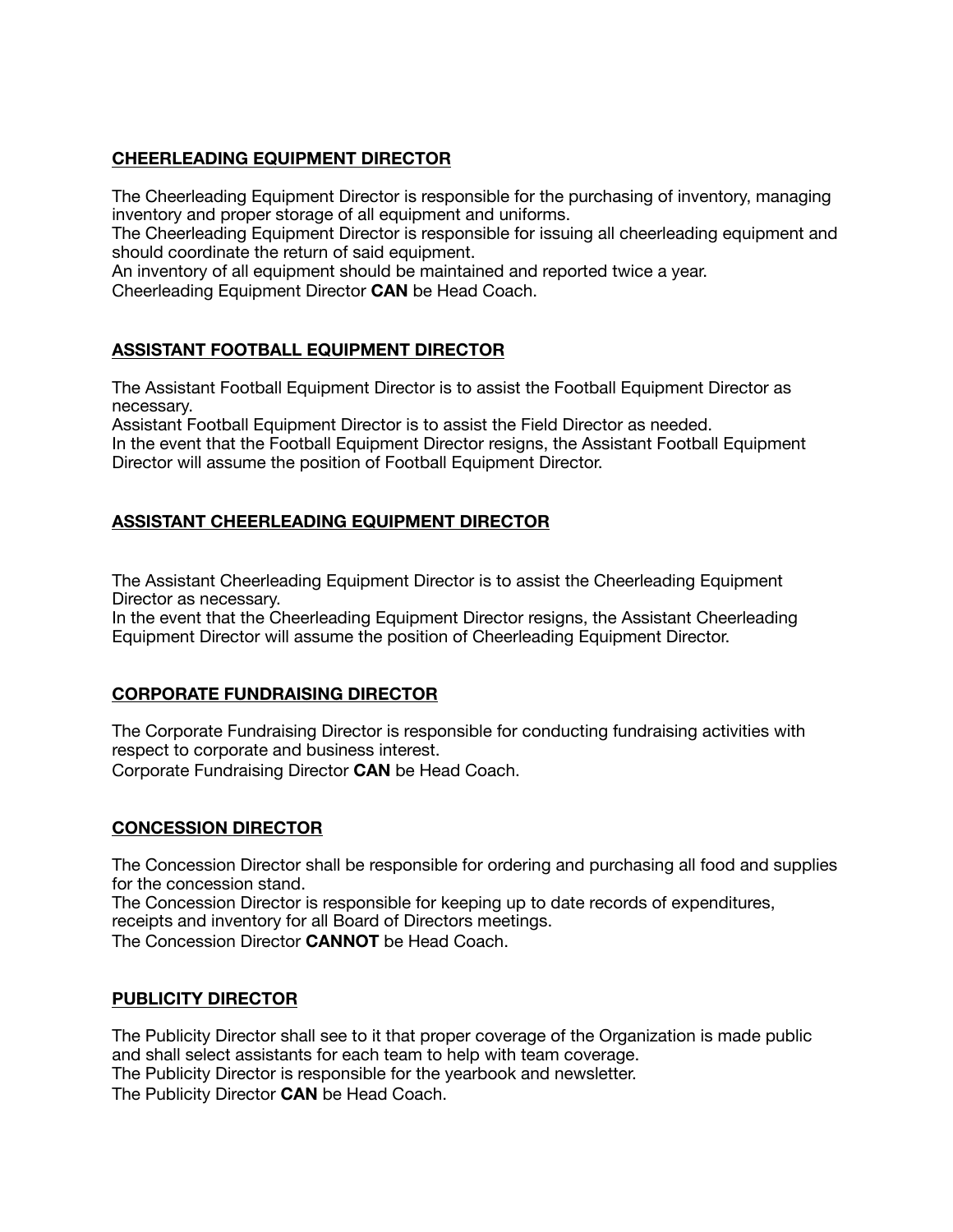# **FUNDRAISING DIRECTOR**

The Fundraising Director is responsible for purchasing and sales of team paraphernalia and maintaining fundraising room. The Fundraising Director is responsible for keeping up to date records of expenditures, receipts and inventory and report at all Board of Directors Meetings.

The Fundraising Director **CANNOT** be Head Coach.

# **EVENT COORDINATOR**

The Event Coordinator is responsible for coordinating all fundraising events with regards to Plant City Dolphin Youth Football and Cheerleading, Inc. events to include dances. The Event Coordinator **CAN** be Head Coach.

# **WORKING BOARD REPRESENTATIVE**

The Working Board Representative will coordinate the feelings and opinions of the working board ( coaches/ team moms ) to the Board of Directors. The Working Board Representative will be responsible for obtaining and coordinating all volunteers and conduct all TEAM MOM MEETINGS. The Working Board Representative **CANNOT** be Head Coach.

#### **WEBMASTER**

The Webmaster is responsible for maintenance of the Plant City Dolphins website/ social media.

The Webmaster **CAN** be Head Coach.

#### **LEAGUE ANNOUNCER**

The League Announcer is responsible for announcing at all HOME games. The League Announcer is responsible for making sure the Press Box is clean, neat and orderly before the season begins and is to maintain it for the year of their position. The League Announcer is responsible for getting sound equipment ready for cheerleading Show & Go nights prior to competitions.

# **Section 3. TERMS OF OFFICE**

All board members will hold office from January 1st, until they end of the calendar year for which they are elected.

All property of the organization will be relinquished at the first official board meeting in January, with exception of Cheer and Football trustee terms.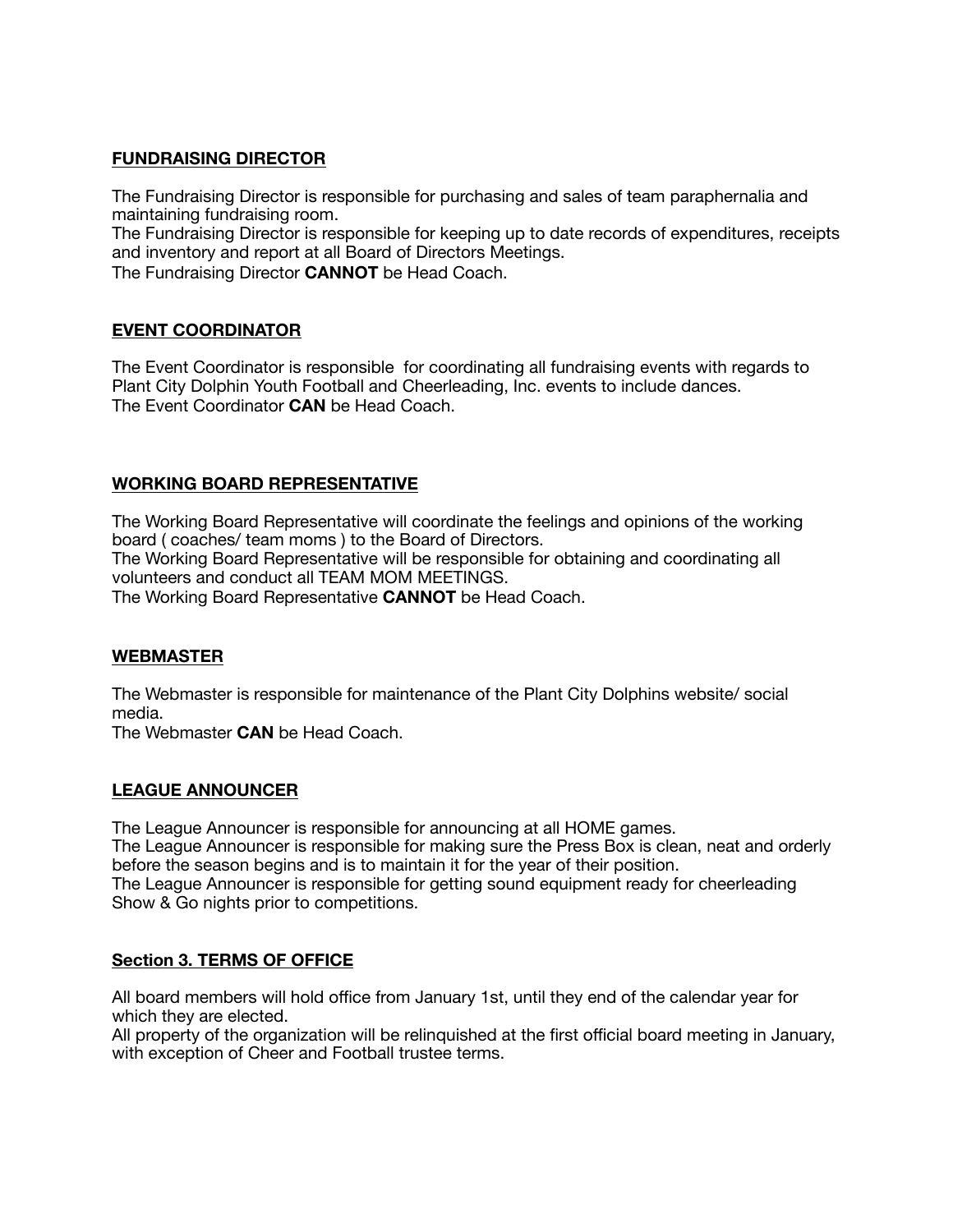#### **Section 3 Continued,**

The President, upon deciding not to for another term as President, shall assume the position of Executive Board Officer for a period of **ONE** (1) year.

He/She shall serve on the new Executive Board as an advisor **WITHOUT** voting power.

#### **Section 4. NOMINATION AND ELECTIONS:**

The President shall pick a nominating committee **TWO** (2) months prior to the general election meeting in December.

The chairperson will be chosen in October and the committee will be advertised to any interest. The committee will consist of one chairperson and **TWO** (2) Board of Directors.

Nominations will be held during the December meeting, at which the committee will submit its recommend candidates and any additional nominations will be accepted from the floor.

Any vacancies on the Board of Directors not filled during the General Election or that occur after the General Election will be filled during the next Board of Directors meeting. Every effort will be made to advertise and vacant Board position.

No member shall be considered for a Board of Directors position if they have not attended a minimum of **SIX** (6) general board meetings during the current year UNLESS waived by a 75% vote of the Board of Directors.

A second waiver of **75%** of the Board of Directors must be obtained for the following positions: PRESIDENT VICE PRESIDENT **TREASURER** FOOTBALL DIRECTOR CHEERLEADING DIRECTOR If the nominee has not served **ONE** full term of office on the Board of Directors during the previous **TWO** years.

All persons who wish to be eligible to vote for the next years Board of Directors must have attended FOUR (4) general meetings during the current year to in crude December of the previous year but excluding December of the current years December meeting.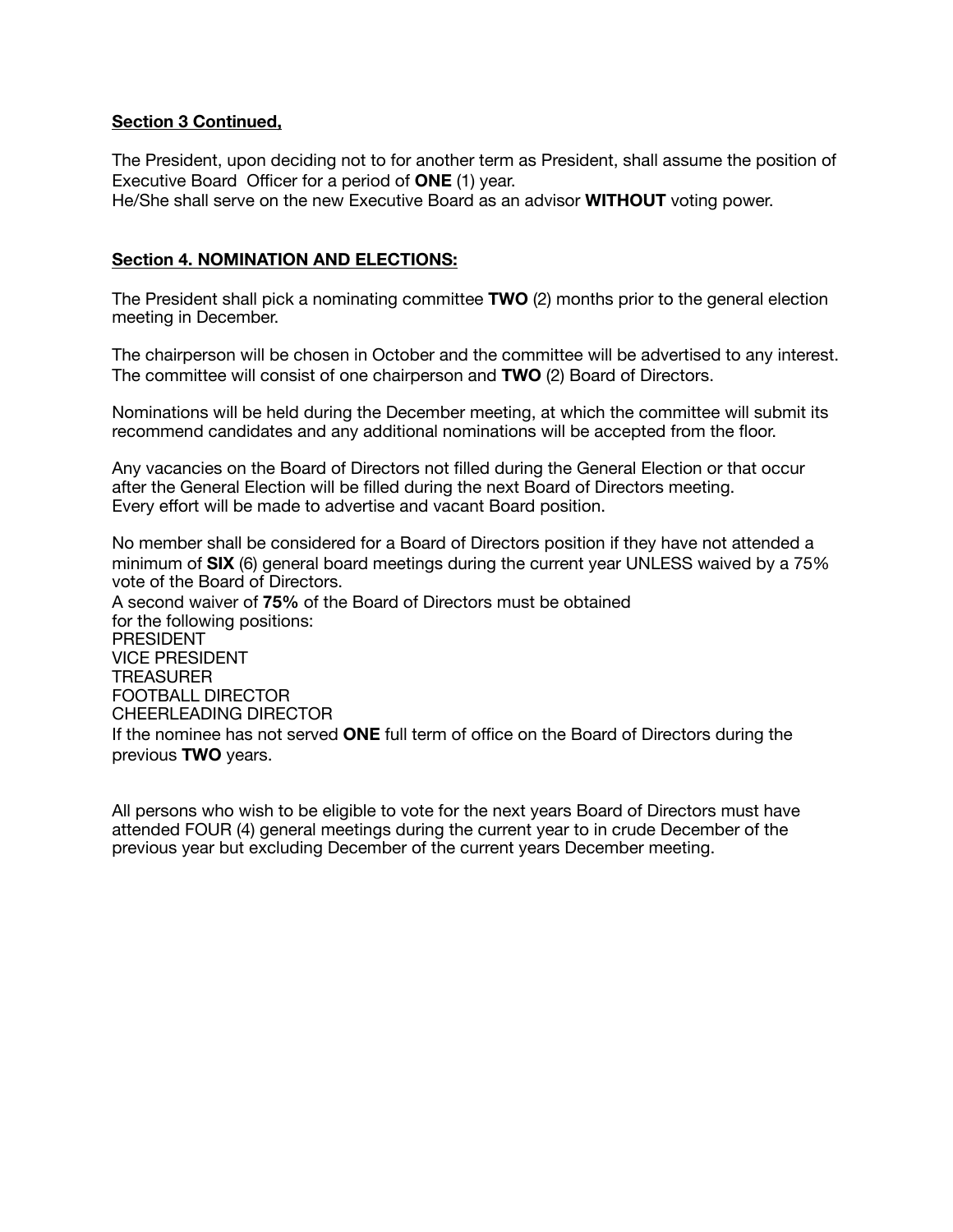#### **Article V: Meetings**

#### **Section 1. REGULAR MEETINGS**

There shall be a minimum of **TWELVE** (12) General Board of Director meetings each year. These meetings will be held on the first Wednesday of each month

#### **EXCLUDING:**

**Holidays**  Conference Meetings and The week of the Strawberry Festival.

#### **Section 2: SPECIAL MEETINGS**

The President shall be required to call special meeting of the Board of Directors when he/she receives a written request signed by **TEN** (10) board members in good standing, stating the business to be transacted, with no other business be taken up at the meeting.

Special Meetings of the Executive Board shall be granted to any Executive Board member at any time with a 24 hour prior notice.

A special meeting must be granted within **FIVE** (5) days of the written request.

These meetings will take no longer that **THIRTY** ( 30) minutes when held during a regular practice night.

There will be only one issue discussed and if the issue is not resolved it will be taken up at the next board meeting.

#### **Section 3: QUORUM**

A quorum will consist of a minimum of 16-21 members or 75% of the Board Of Directors.

# **Article VI: AMENDMENT OF BY-LAWS**

Seventy-five (75%) of the elected board members in attendance may change the by-laws but **ONLY** in **ODD** numbered years.

#### **Article VII: RULES**

General: The Board of Directors will establish a policy and procedures manual that may be amended by a three quarter vote of the board at any meeting.